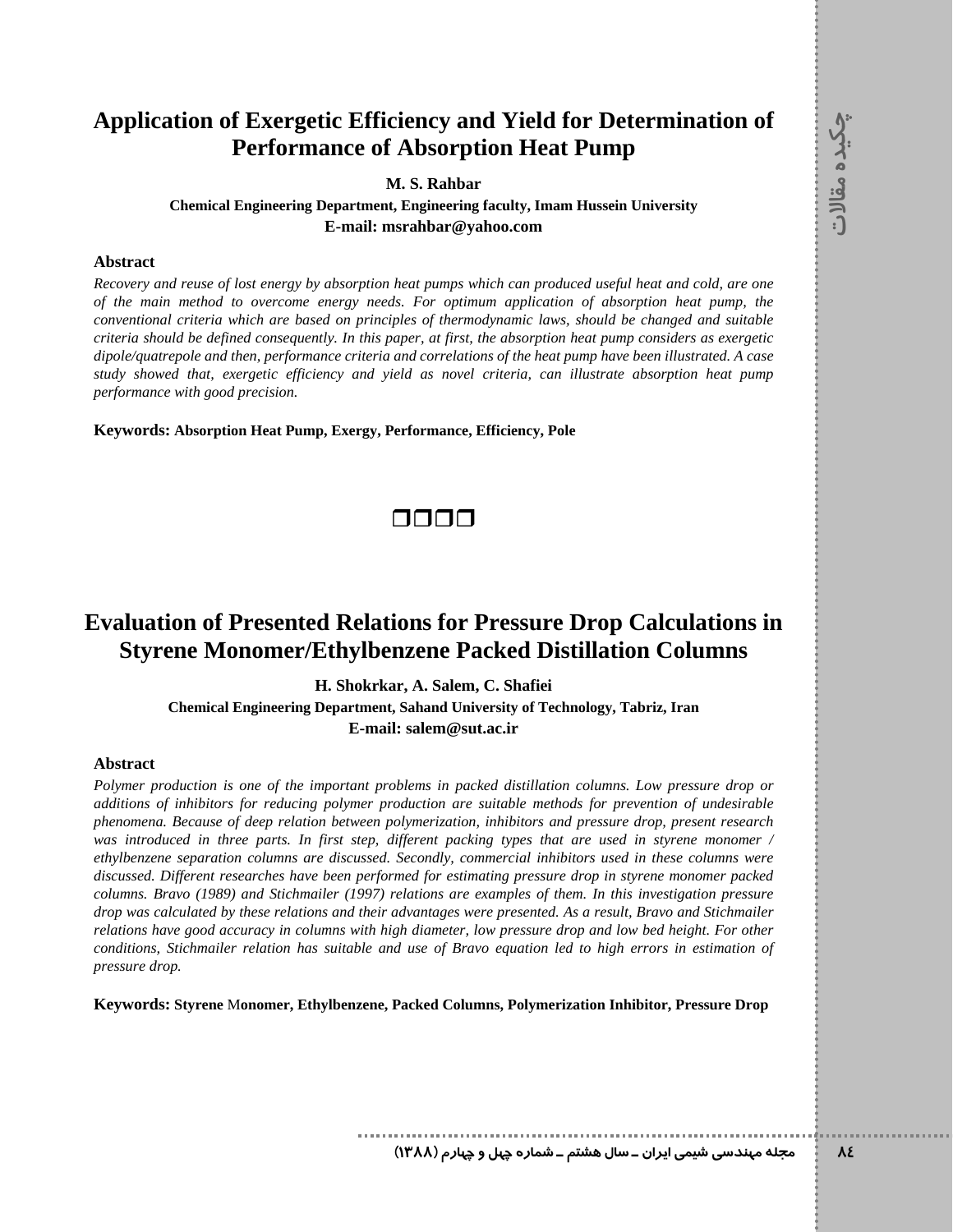### **Experimental Investigation of Determining Optimum Pressure for Wellhead Separators**

**M. Aghabeigi1 , M. Fazaeli-Zadeh2\***

**1- National Iranian South Oil fields Company (NISOC), Ahvaz, Iran 2- National Iranian Oil Company (NIOC), Tehran, Iran E-mail: mfazaeli@ucalgary.ca** 

#### **Abstract**

**Experimental Investigation of E**<br> **BESIC PRESSURE COT Wellhead**<br> **Example 15**<br> **Example 15**<br> **Example 15**<br> **Example 15**<br> **Abstract**<br> **Example 15**<br> **Example 16**<br> **Example 16**<br> **Example 16**<br> **Example 16**<br> **Example 16**<br> **Exa** *Since the first stage of process on petroleum fluids are occurred in the separators, appropriate design of separators are quite important. One of the parameter that has influence effect on performance of separators is determination of optimum pressure for these vessels. In this paper, by using the " Raska Flash Equilibrium Separator", "gasometer" and "densimeter" apparatuses, gas oil ratio, oil formation volume factor* ( $B<sub>o</sub>$ ) and API gravity are calculated at different pressure for one of the *Iranian South West oil sample. By comparing the result that obtained for above parameter the optimum pressure determined and was shown the rate of oil production is affected by optimum pressure.* 

Keywords: Optimum Pressure, API Gravity, Gas Oil Ratio (GOR), Oil formation Volume Factor (B<sub>o</sub>)



# **Selection of Optimal Method for Removal of Volatile Organic Compounds from Industrial Polluted Gas Streams II: Non-Destruction (Recovery) Methods**

**Z. Abbasi, E. Fatehifar\* , J. S. Soltan Mohammadzadeh, M. Haghighi, S. Agha Hoseini Environmental Engineering Research Center, Chemical Engineering Faculty Sahand University of Technology, Tabriz, Iran Email: fatehifar@sut.ac.ir** 

#### **Abstract**

*Volatile organic compounds are among the most common air pollutants emitted from chemical and petrochemical industries. For the reason that these compounds can cause various hazards for the environment, removal of these pollutants seems to be very necessary; on the other hand, these VOCs have good commercial value and can be recovered. In this research, various available VOCs removal and recovery techniques as well as their advantages and disadvantages were investigated and optional methods for different conditions have been suggested. Among these methods adsorption, condensation and absorption have been considered as useful methods for recovery of VOCs.* 

**Keywords: Volatile Organic Compounds (VOC), Absorption, Adsorption, Concentration, Condensation, Membrane**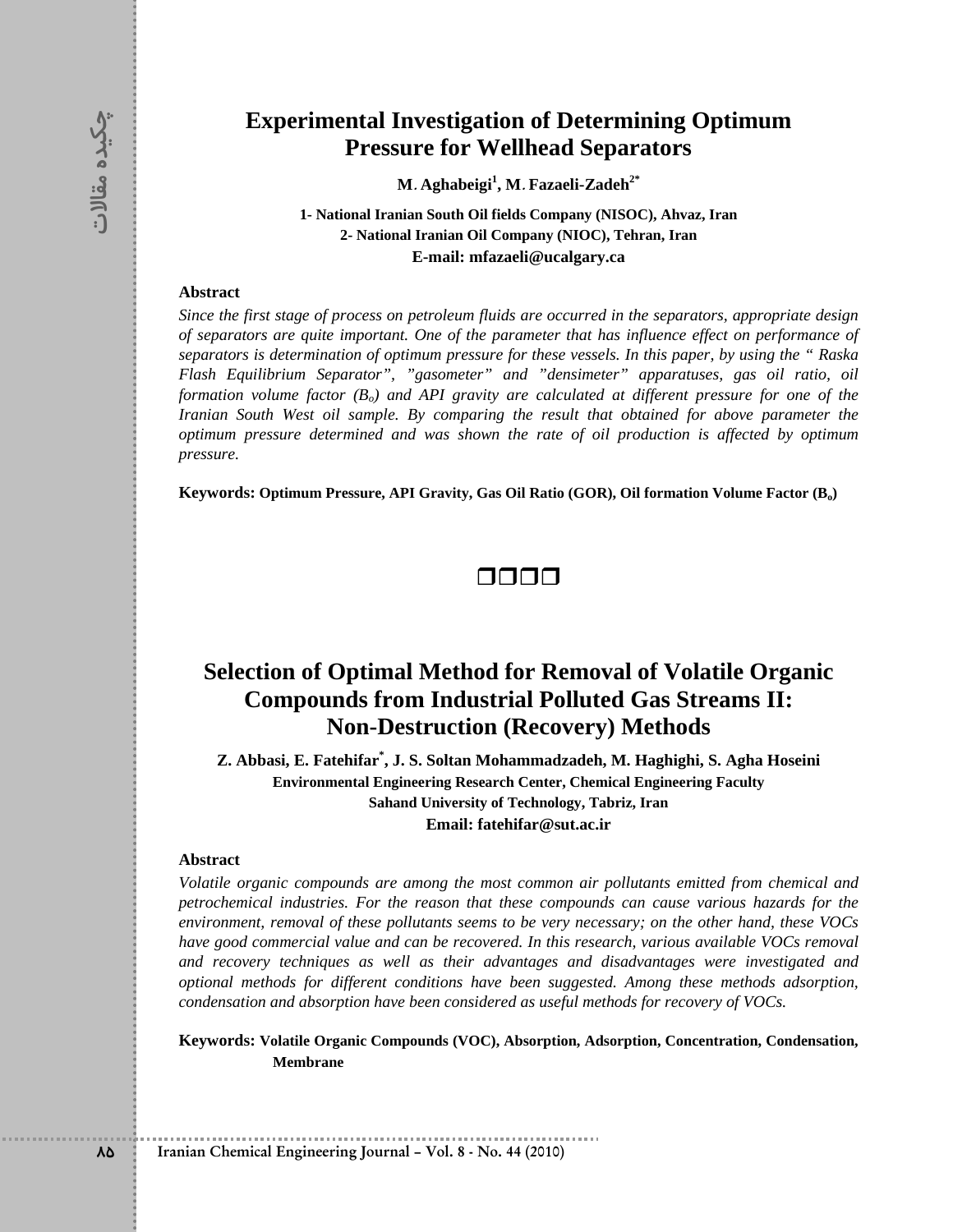### **Characteristics of Cement Mortar with Nano-SiO<sub>2</sub> Particles**

**M. Lotfi\* , M. Zeynali, A. Raufi** 

**Chemical Engineering Department, Islamic Azad University, Quchan Branch,Quchan, Iran E-mail : malotfi@yahoo.com** 

### **Abstract**

The properties of cement mortars with nano-SiO<sub>2</sub> were experimentally studied. The amorphous or *glassy silica, which is the major component of a pozzolan, reacts with calcium hydroxide formed from calcium silicate hydration. The rate of the pozzolanic reaction is proportional to the amount of surface area available for reaction. Therefore, it is plausible to add nano-SiO<sub>2</sub> particles in order to make high-performance concrete. The experimental results show that the compressive strengths of mortars with nano-SiO2 particles were all higher than those of mortars containing silica fume at 7 and 28 days. It is demonstrated that the nano-particles are more valuable in enhancing strength than silica fume. In addition, the continuous hydration progress was monitored by scanning electron micrograph*   $(SEM)$  observation, by examining the residual quantity of  $Ca(OH)_2$  and the rate of heat evolution. The *results of these examinations indicate that nano scale*  $SiO<sub>2</sub>$  *behaves not only as a filler to improve microstructure, but also as an activator to promote pozzolanic reaction.* 

**Keywords: Nano-SiO2 Silica Fume, Compressive Strength, Micro-Structure, Filler, Activator** 

## 0000

## **Principles, Advantages and Applications of Impinging Streams Reactors (ISRs): A Review**

**A. H. Harandi Zadeh, A. Rahimi\* , M. R. Ehsani Chemical Engineering Department, Faculty of Engineering, University of Isfahan, Iran E-mail: rahimi@eng.ui.ac.ir** 

### **Abstract**

In this article the previous and recent researches on Impinging Streams Reactors (ISR<sub>S</sub>) are briefly *reviewed. Some basic principles of ISRS are first reminded and their applications in combustion, gassolid, gas-liquid and liquid-liquid processes are discussed in details. Also actual advantages and limitations of such systems are presented. Results show that ISRS are high intensity reactors which provide significant improvement over conventional phase contacting equipment due to the impingment of high velocity feed streams upon each other in relatively small reactor volume, resulting in a higher turbulent mixture of phases. Also due to this intimate contact between phases, mass and heat transfer rates are increased dramatically. Because of above mentioned advantages and in spite of some limitications, it seems that, the similar conventional systems, are replaced by these type of reactors in near future.* 

**Keywords: Impinging Streams Reactors, Gas–Solid processes, Gas–Liquid Processes, Liquid–Liquid Processes, Heat & Mass Transfer Coefficients**